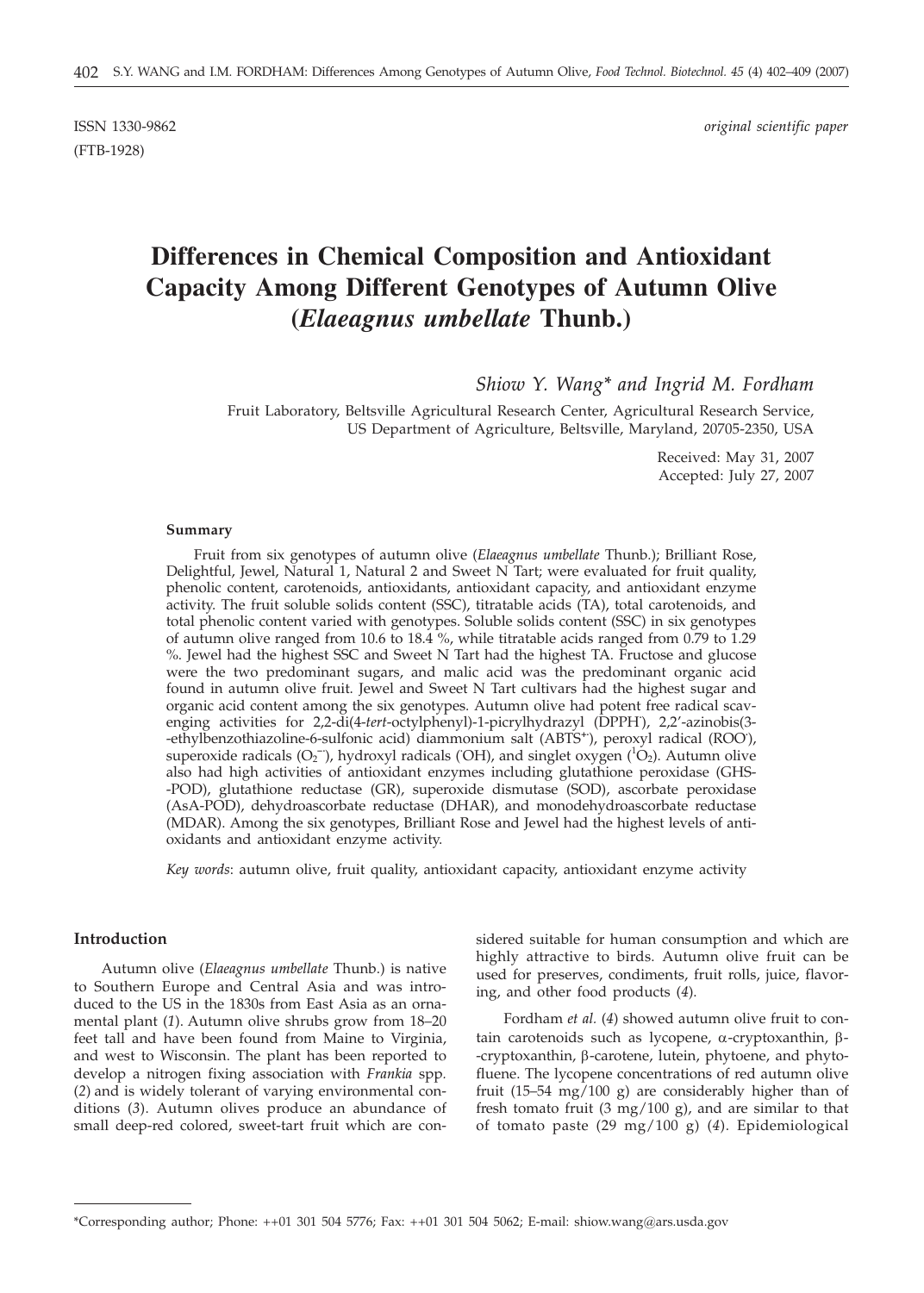studies have shown that the increased consumption of foods rich in carotenoids is correlated with a diminished risk of several diseases (*5–7*). The antioxidant activity of carotenoids enables them to act as quenchers for singlet oxygen  $(^1O_2)$  and peroxyl radicals  $(8,9)$ .

However, there has been little research conducted on autumn olive berry, and thus minimal information is available on the health benefits. The purpose of this study is to evaluate six genotypes of autumn olive berry (Brilliant Rose, Delightful, Jewel, Natural 1, Natural 2 and Sweet N Tart) with regards to fruit quality, antioxidant capacity and antioxidant enzyme activity that might be involved in oxygen detoxification.

# **Materials and Methods**

### *Chemicals*

Ascorbate, 2,2'-azinobis(3-ethylbenzothiazoline-6-sulfonic acid) diammonium salt (ABTS**+·**), histidine, hydrogen peroxide (30 %, by mass), hydroxylamine hydrochloride, *N,N*-dimethyl-*p*-nitrosoaniline, xanthine, xanthine oxide, ascorbate oxidase, dithiothreitol (DTT), glutathione (oxidized form), glutathione (GSH, reduced form), glutathione reductase, guaiacol, b-nicotinamide adenine dinucleotide ( $\beta$ -NADH, reduced form),  $\beta$ -nicotinamide adenine dinucleotide phosphate (b-NADPH, reduced form), nitro blue tetrazolium (NBT), resveratrol (3,5,4'- -trihydroxystilbene) and  $FeSO<sub>4</sub>$  were purchased from Sigma Chemical Co. (St. Louis, MO, USA). EDTA (ethylenediaminetetraacetic acid disodium salt dihydrate, Na2 EDTA·2H2O), 6-hydroxy-2,5,7,8-tetramethylchroman-2- -carboxylic acid (Trolox), 2,2-di(4-*tert*-octylphenyl)-1-picrylhydrazyl (DPPH) and trichloroacetic acid were purchased from Aldrich (Milwaukee, WI, USA), and 2',2'- -azobis (2-amidinopropane) dihydrochloride (AAPH) was purchased from Wako Chemicals USA Inc. (Richmond, VA, USA).

#### *Sample material*

Fruit from six genotypes of autumn olive berry (Brilliant Rose, Delightful, Jewel, Natural 1, Natural 2 and Sweet N Tart) were harvested from Hidden Spring Nursery, Cookeville, TN, USA and approximately 800 g to 1 kg of fruit were harvested per genotype. The fruit was picked around 9 am in the fall and shipped with dry ice overnight to the laboratory at Beltsville, MD, USA, frozen upon receipt, stored at –80 °C, and used for chemical analyses.

#### *Sample preparation for assay*

For analysis of sugars and organic acids, 4 g of fruit were homogenized with a Polytron homogenizer (Brinkmann Instruments, Westbury, NY, USA) in 20 mL of imidazole buffer (20 mmol/L,  $pH=7.0$ ). The extracts were centrifuged and the supernatants were used for sugar and organic acid determination.

For the assays of total phenolics, 2,2'-azinobis(3- -ethylbenzothiazoline-6-sulfonic acid) diammonium salt (ABTS**+·**), 2,2-di(4-*tert*-octylphenyl)-1-picrylhydrazyl (DPPH**·** ), and peroxyl radical (ROO**·** ), triplicate 5 g of autumn olive fruit from each cultivar were extracted with

25 mL of 80 % acetone (containing 0.2 % formic acid) using a Polytron homogenizer (Brinkmann Instruments, Inc., Westbury, NY, USA). The homogenized samples from the acetone extraction were then centrifuged at 14 000×*g* for 20 min at 4 °C. The supernatants were transferred to vials, stored at –80 °C, and later used for determination of total phenolics, ROO**·** (ORAC), DPPH**·** and ABTS**+·** scavenging activity.

To prepare the samples for analyses of superoxide radicals (O<sub>2</sub><sup>--</sup>), hydroxyl radicals (OH), and singlet oxygen  $(1O<sub>2</sub>)$ , triplicate 35 g of autumn olive fruit from each cultivar were pulverized and then centrifuged at 14 000×*g* for 20 min at 4 °C. The supernatants were transferred to vials and stored at  $-80$  °C until they were used for analysis.

# *Analysis of soluble solids content (SSC) and titratable acids (TA)*

Autumn olive berries from each cultivar were pulverized with a cold mortar and pestle and pressed through four layers of cheese cloth to express the juice used for SSC and TA determination. The SSC of the fruit was determined on a Palette PR-100 (ATAGO-Spectrum Technologies, Plainfield, IL, USA) digital refractometer standardized with distilled water. TA was determined by diluting each 5-mL aliquot of autumn olive juice to 100 mL with distilled water and adjusting the pH to 8.2 using 0.1 M NaOH. Acidity was expressed as percent of malic acid equivalent.

#### *Analysis of sugars and organic acids*

Procedures described by Wang *et al.* (*10*) were used for the derivatization of sugars and organic acids. The sugars and organic acids were quantified by gas chromatographic techniques as previously described (*10*).

# *Total carotenoid and total phenolic content*

For the total carotenoid content assay, five grams of autumn olive were extracted with 50 mL of tetrahydrofuran four times. Extracts were combined (200 mL) and concentrated to dryness on a Buchler Evapomix (Buchler Instruments, Fort Lee, NJ, USA), and then dissolved in 25 mL of methanol and partitioned three times with 25 mL of methylene chloride (with saturated salt water) in a separatory funnel. The organic phase (methylene chloride) was removed and the water phase washed with methylene chloride. The methylene chloride phase was removed, combined and dried over anhydrous sodium sulfate, filtered, and reduced in volume on a Buchler Evapomix. The concentrate was dissolved in methylene chloride and brought to 100 mL with methylene chloride and the absorbance of the sample was determined at 460 nm (Shimadzu UV-160A, Shimadzu Scientific Instruments, Columbia, MD, USA). Results were expressed as milligrams of  $\beta$ -carotene equivalent per 100 grams of fresh mass.

Total soluble phenolics in the fruit extracts were determined with Folin-Ciocalteu reagent by the method of Slinkard and Singleton (*11*) using gallic acid as a standard. Results were expressed as milligrams of gallic acid equivalent (GAE) per 100 grams of fresh mass.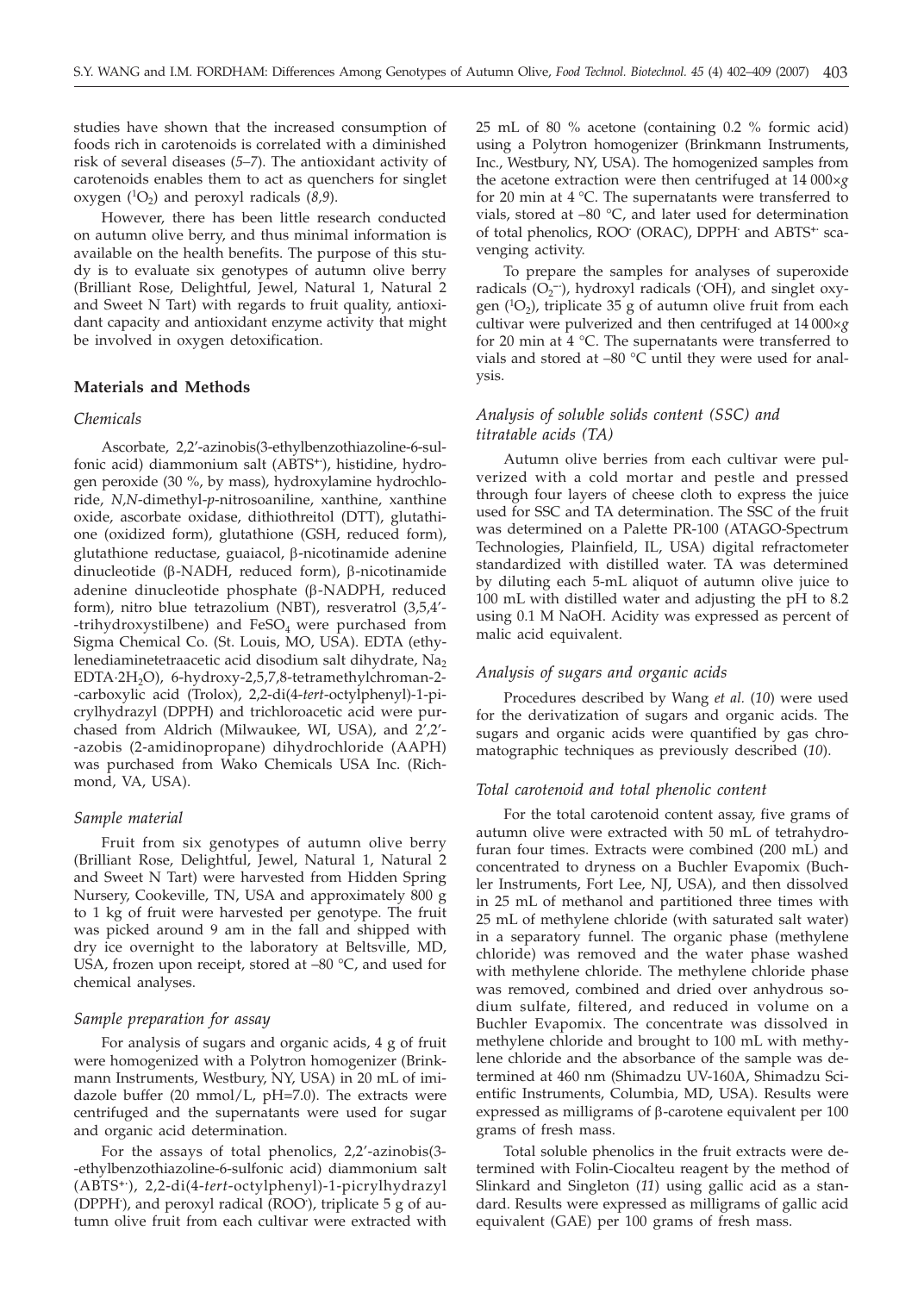#### *Free radical measurements*

The ORAC assay was carried out using a high- -throughput instrument platform consisting of a robotic eight-channel liquid handling system and a microplate fluorescence reader (*12*). The free radical DPPH scavenging capacity of autumn olive berry extract was evaluated as previously described (*13*) and using a calibration curve with different amounts of DPPH, the  $ED_{50}$  was calculated. The  $ED_{50}$  is the concentration of an antioxidant that is required to quench 50 % of the initial DPPH radicals under the experimental conditions given. The scavenging ABTS<sup>+</sup> radical capacity by fruit extract was performed by following the procedure described by Miller and Rice-Evans (*14*).

The assay for superoxide radicals (O<sub>2</sub><sup>--</sup>) was performed using the methods of Gutteridge (*15*). The assay for hydroxyl radicals (**·** OH) was performed using the methods of Richmond *et al*. (*16*) and the production of singlet oxygen  $(^1O_2)$  by sodium hypochlorite and  $H_2O_2$ was determined by using a spectrophotometric method according to Chakraborty and Tripathy (*17*).

#### *Antioxidant enzyme measurements*

For the measurement of glutathione peroxidase (GSH- -POD, EC 1.11.1.9), and glutathione reductase (GR, EC 1.6.4.2), triplicate samples of fruit tissue (10 g of fresh mass) were homogenized in 10 mL of 0.1 M Tris-HCl buffer (pH=7.8) containing 2 mmol/L of EDTA-Na and 2 mmol/L of dithiothreitol (DTT). The homogenate was centrifuged at 20 000×*g* for 30 min at 4 °C, and the supernatant was used for the GSH-POD and GR assays. GSH-POD activity was determined using the method of Tappel (*18*). Enzyme activity was expressed as nmol of NADPH oxidized per mg of protein per min. GR activity was assayed according to Smith *et al*. (*19*). GR activity was expressed as nmol of NADPH oxidized per mg of protein per min.

For the measurement of superoxide dismutase (SOD, EC 1.15.1.1), triplicate samples of fruit tissue (10 g) were pulverized in a cold mortar and pestle with 10 mL of K-phosphate buffer (0.1 M, pH=7.3) containing 1 mmol/L of EDTA and 2 mmol/L of DTT. The homogenate was strained through 4 layers of miracloth and centrifuged at 12 000×*g* for 10 min at 4 °C. The supernatant was purified and total SOD activity was assayed according to Wang *et al*. (*20*).

For the measurement of ascorbate peroxidase (AsA- -POD, EC 1.11.1.11), dehydroascorbate reductase (DHAR, EC 1.8.5.1) and monodehydroascorbate reductase (MDAR, EC 1.6.5.4), triplicate samples of fruit tissue (10 g) were pulverized in a cold mortar and pestle with 10 mL of K-phosphate buffer (0.1 M, pH=7.3) containing 1 mmol/L of EDTA and 2 mmol/L of DTT. The homogenate was centrifuged at 12 000×*g* for 10 min at 4 °C. The supernatant was used for the AsA-POD, DHAR, and MDAR assays. AsA-POD activity was assayed according to the method of Amako *et al*. (*21*). Enzyme activity was expressed as nmol of ascorbate oxidized per mg of protein per min. DHAR activity was assayed by measuring the rate of NADPH oxidation at 340 nm (*22*). Enzyme activity was expressed as nanomoles of NADPH oxidized per milligram of protein per min. MDAR activity was assayed by measuring the rate of NADH oxidation at 340 nm (*23*). Enzyme activity was expressed as nanomoles of NADH oxidized per milligram of protein per min.

For the determination of ascorbate (AsA) and glutathione (GSH), 4 g of fruit sample were homogenized with a cold mortar and pestle using 8 mL of ice-cooled 5 % trichloroacetic acid (TCA). The homogenate was filtered through four layers of miracloth and centrifuged at 16 000×*g* for 10 min at 4 °C. The supernatant was used for the AsA assays. AsA was determined using the methods of Arakawa *et al*. (*24*). A standard curve in the range  $0-10$  µmol of AsA was used. For measurement of GSH, triplicate fruit samples of 4 g were homogenized in 8.0 mL of ice-cold, degassed 7.57 mmol/L sodium ascorbate solution with chilled mortar and pestle under  $N_2$  at 0 °C. The homogenate was filtered through four layers of miracloth and centrifuged at 30 000×*g* for 15 min at 0 °C. The supernatant was deproteined in glass test tubes by incubation in a water bath at 100 °C for 3 min and then centrifuged at 15 000×*g* for 15 min at 0 °C. The supernatants were used for the GSH assay. GSH was assayed using the method described by Castillo and Greppin (*25*).

#### *Protein determination*

Protein was determined according to Bradford (*26*), using bovine serum albumin (BSA) as a standard.

# *Statistical analysis*

All experiments were conducted at least three times independently. Results were given as mean  $\pm$  standard deviation of six independent determinations. All statistical analyses were performed with NCSS Statistical Analysis System (*27*). One-way analysis of variance (ANOVA) was used to compare the means, and differences were considered significant at  $p \leq 0.05$ . Correlation and regression analyses of free radical scavenging capacities *vs.* activities of antioxidant content, activities of antioxidant enzymes (SOD, GSH-POD, AsA-POD, MDAR, DHAR, and GR) and the nonenzyme components (AsA, GSH) were also performed using NCSS (*27*).

# **Results and Discussion**

#### *Sugar and acid content*

Sugars and organic acids have an important impact on the sensory quality of fruit. The general flavor selection criteria for fruits have been combined in sensory- -perceived high sweetness and high acidity. Fruit from the 6 genotypes of autumn olives tested had good and pleasing flavors, suggesting that there are many combinations of SSC and TA that confer good flavor. Autumn olives have high sugar and acid content. SSC among the six genotypes of autumn olive ranged from 10.6 to 18.4 % and TA ranged from 0.79 to 1.29 %. Jewel had the highest SSC and Sweet N Tart had the highest TA (Table 1). Autumn olive fruit also contains reducing sugars such as fructose, glucose and sucrose, and organic acids such as malic, quinic and citric acid. Fructose and glucose were the predominant sugars and malic acid was the predominant organic acid found in autumn olive fruit. Jewel and Sweet N Tart cultivars had the highest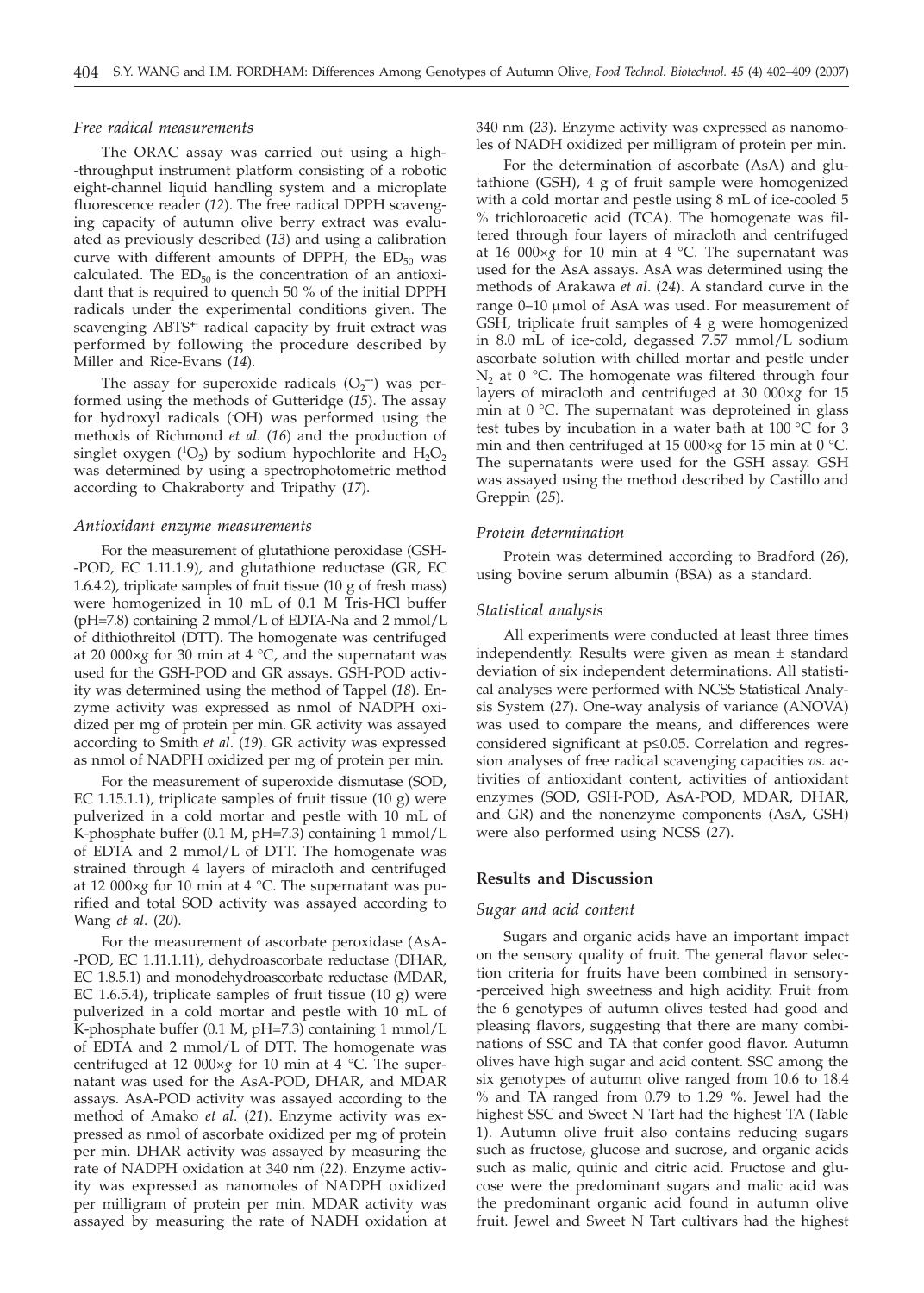|                       | $w$ (sugar)<br>$(mg/100 g)$ of fresh mass) |                   |                   |       | $w($ organic acid $)$    | w(SSC) | w(TA)             |                   |
|-----------------------|--------------------------------------------|-------------------|-------------------|-------|--------------------------|--------|-------------------|-------------------|
| Genotype              |                                            |                   |                   |       | (mg/100 g of fresh mass) |        |                   |                   |
|                       | Fructose                                   | Glucose           | Sucrose           | Malic | Ouinic                   | Citric | $\%$              | $\%$              |
| <b>Brilliant Rose</b> | 62.8c                                      | 55.1c             | 0.62a             | 4.26d | 0.09a                    | 0.04a  | 12.5c             | 0.98 <sub>b</sub> |
| Delightful            | 60.1c                                      | 50.1 <sub>b</sub> | 1.12d             | 3.89c | 0.27 <sub>b</sub>        | 0.03a  | 13.9d             | 0.93 <sub>b</sub> |
| <b>Jewel</b>          | 78.0d                                      | 65.3d             | 1.02c             | 5.12e | 0.07a                    | 0.04a  | 18.4f             | 1.12c             |
| Natural 1             | 48.7a                                      | 38.6a             | 0.69a             | 2.54b | 0.29 <sub>b</sub>        | 0.03a  | 10.6a             | 0.84a             |
| Natural 2             | 56.9b                                      | 49.6 <sub>b</sub> | 1.19d             | 2.02a | 0.07a                    | 0.02a  | 11.5 <sub>b</sub> | 0.79a             |
| Sweet N Tart          | 63.6с                                      | 56.8c             | 0.83 <sub>b</sub> | 6.88f | 0.28 <sub>b</sub>        | 0.04a  | 14.7e             | 1.29d             |
| Significant genotype  | *                                          | $*$               | *                 | ×     | ÷                        | ns     | ×                 | ×                 |

Table 1. The content of sugar, organic acid, soluble solids content (SSC), and titrable acidity (TA) in various genotypes of autumn olive berry fruit<sup>at</sup>

<sup>a</sup>Data is expressed as the mean of three replicates

<sup>b</sup>Means within the same column followed by different letters are significantly different at 5 % level

 $*$  or ns, significant or non-significant, at  $p \le 0.05$ , respectively

sugar and organic acid content among the six genotypes. The proportions of fructose, glucose and sucrose are important in the perception of fruit quality since fructose is 1.8 times sweeter than sucrose (*28*), while the sweetness of glucose is only 60 % of that of sucrose (*29*). Carbohydrate and SSC contents in autumn olive fruit were positively correlated (R<sup>2</sup>=0.8756).

Malic, quinic and citric acid were found in autumn olive and malic acid was the primary organic acid (Table 1). Sweet N Tart contained the highest malic acid and Natural 2 had the lowest. The total organic acid level was positively correlated with titratable acidity ( $R^2$ = =0.9483). The ratios of SSC to TA ranged from 11.40 to 16.43 with Jewel having the highest SSC:TA ratio and Sweet N Tart having the lowest (Table 1).

# *Total carotenoid and total phenolic content*

Significant differences were found in total carotenoids and total phenolic content among different culti-

vars of autumn olive (Table 2). The Brilliant Rose genotype had the highest content of carotenoids followed by Jewel, Natural 2, Sweet N Tart, Natural 1 and Delightful. Lycopene concentrations of red autumn olive fruit are considerably higher than those of fresh tomato fruit (*4*)*.* Epidemiological studies have shown that high tomato intake was associated with a 50 % reduction of mortality from cancers at all sites in elderly Americans (*30*). Lycopene has been shown to have an exceptionally high singlet oxygen quenching ability, twice that of  $\beta$ -carotene and 10 times that of a-tocopherol (*31–33*). Total phenolics were variable among different genotypes of autumn olive with Brilliant Rose having the highest total phenolics (Table 2). Phenolics are secondary plant metabolites. They protect the plant against damaging photodynamic reactions by quenching the excited state of active oxygen species (*34*). Thus, phenolic compounds in autumn olive may help protect cells against the oxidative damage caused by free radicals.

|  | Table 2. Antioxidant activities, total phenolic and total carotenoid content in different genotypes of autumn olive berry fruit <sup>a</sup> |  |
|--|----------------------------------------------------------------------------------------------------------------------------------------------|--|
|--|----------------------------------------------------------------------------------------------------------------------------------------------|--|

|                       | $ORAC^b$<br>$\mu$ mol TE/g of fresh mass |                   |        | $ABTS^b$           | DDPH <sup>c</sup> | $w$ (total<br>phenolics) <sup>d</sup> | $w$ (total<br>carotenoids) <sup>e</sup> |
|-----------------------|------------------------------------------|-------------------|--------|--------------------|-------------------|---------------------------------------|-----------------------------------------|
| Genotype              |                                          |                   |        |                    |                   |                                       |                                         |
|                       | Soluble                                  | Insoluble         | Total  |                    | ED <sub>50</sub>  |                                       | $mg/100$ g of fresh mass                |
| <b>Brilliant Rose</b> | $62.5e^t$                                | 4.13e             | 66.6d  | 29.9d              | 2.42a             | 258.1e                                | 59.3e                                   |
| Delightful            | 42.9a                                    | 3.15 <sub>b</sub> | 46.0a  | 23.6 <sub>b</sub>  | 5.37f             | 168.9a                                | 43.4a                                   |
| <b>Jewel</b>          | 54.4d                                    | 4.02d             | 58.5c  | 25.5c              | 2.65 <sub>b</sub> | 241.8d                                | 56.6d                                   |
| Natural 1             | 44.1a                                    | 3.07a             | 47.2a  | 20.3a              | 4.76e             | 188.2b                                | 49.3a                                   |
| Natural 2             | 47.7 <sub>b</sub>                        | 3.05a             | 50.8b  | 23.9 <sub>bc</sub> | 3.69d             | 180.2b                                | 52.6c                                   |
| Sweet N Tart          | 50.4c                                    | 3.58c             | 54.0b  | 24.2c              | 3.02c             | 208.6c                                | 49.5 <sub>b</sub>                       |
| Significant genotype  | ×                                        | *                 | $\ast$ | *                  | $\ast$            | ×                                     | ÷                                       |

<sup>a</sup>Data expressed as the mean of three replicates

 $b_{\text{Data}}$  expressed as µmol of Trolox equivalents per g of fresh mass

- <sup>d</sup>Data expressed as mg of gallic acid equivalents per 100 g of fresh mass
- <sup>e</sup>Data expressed as mg of  $\beta$ -carotene equivalents per 100 g of fresh mass  $f_{\text{Morse}}$  within the came column followed by different letters are significant

 $M$ eans within the same column followed by different letters are significantly different at 5 % level \*Significant at  $p \leq 0.05$ 

<sup>&</sup>lt;sup>c</sup>The ED<sub>50</sub> is the concentration of an antioxidant (mg of fresh mass of autumn olive berry) which is required to quench 50 % of the initial DPPD radicals under the experimental conditions given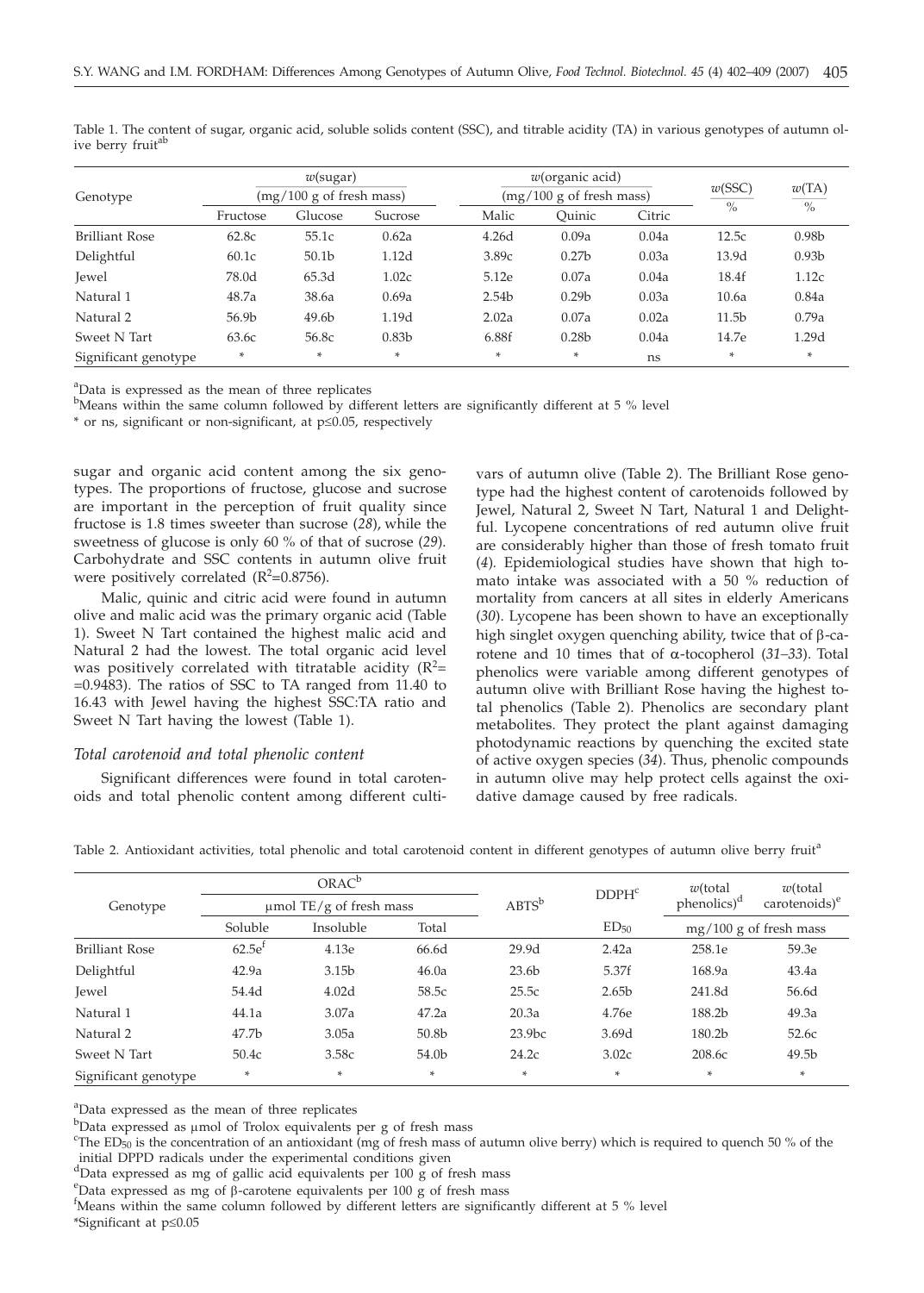## *Free radical scavenging capacity*

Autumn olive berries had high antioxidant capacity against radicals of DPPH, ABTS<sup>+</sup>, ROO, O<sub>2</sub><sup>-</sup>, OH, and  ${}^{1}O_{2}$  (Tables 2 and 3). Significant DPPH-radical scavenging activity was detected in autumn olive extracts, although the different varieties differed in their activity to react and quench DPPH radicals (Table 2). The  $ED_{50}$ value is used to express the concentration of an antioxidant required to quench 50 % of the initial DPPH radicals under the experimental conditions given. A smaller  $ED_{50}$  value corresponds to greater DPPH-radical scavenging activity. The  $ED_{50}$  values ranged from 2.42 to 5.37 mg of fresh mass for six autumn olive genotypes. The fruit of Brilliant Rose extract had the greatest free radical scavenging activities against the DPPH radical with an  $ED_{50}$  of 2.42 mg of fresh mass.

The ABTS<sup>+</sup> scavenging activity was another method used in our study to measure antioxidant activity in autumn olive. In our study, we used the decolorization assay based on inhibition by antioxidants of absorbance of radical cation (ABTS<sup>+</sup>), which was generated through chemical reduction by manganese dioxide (*14*). The autumn olive genotype Brillant Rose had the highest radical cation ABTS**+·** scavenging capacity, followed by Jewel, Sweet N Tart, Natural 2, Delightful and Natural 1 (Table 2). The DPPH-radical and ABTS**+·** scavenging activity were correlated to ORAC values with  $R^2$  equal to 0.8053 and 0.8274, respectively. This indicated that antioxidant capacity of autumn olive could be measured either by the ORAC or DPPH-radical or ABTS**+·** scavenging assays.

Common oxidants produced in organisms include reactive oxygen species (ROS), such as superoxide radicals (O<sub>2</sub><sup>--</sup>), hydrogen peroxide (H<sub>2</sub>O<sub>2</sub>), hydroxyl radicals (OH) and singlet oxygen  $(^1O_2)$ . Imbalances in the production and metabolism of ROS can cause oxidative stress and lead to cell death (*35*). For this reason, recent studies have focused on antioxidants because they may help protect the body against ROS damage (*36*). The scavenging capacities against peroxyl radicals (ROO**·** ), hydroxyl radicals (OH), superoxide radicals (O<sub>2</sub><sup>--</sup>) and singlet oxygen  $(1O<sub>2</sub>)$  in six autumn olive genotypes are shown in Tables 2 and 3. The scavenging activity for

ROO**·** radical was expressed as ORAC activity. The ORAC values from the hydrophilic fraction for autumn olive extracts ranged from  $42.9$  to  $62.5 \mu$ mol of Trolox equivalents  $(TE)/g$  of fresh berries, and the lipophilic fraction from 3.05 to 4.13  $\mu$ mol TE/g of fresh berries, with the cultivar Brilliant Rose yielding the highest ORAC value (Table 2). There was a correlation between total phenolic contents and free radical scavenging activity (ORAC)  $(R^2=0.8846)$ .

The scavenging capacity for OH ranged from 35.7 to 79.5  $\mu$ mol TE/g of fresh mass, reflecting a 2.23-fold difference among genotypes (Table 3). Brilliant Rose and Jewel had the highest scavenging antioxidant capacity on **·** OH values and the highest percent inhibition of **·** OH activity at 82.5 to 82.8 %, respectively, among all of the autumn olive genotypes used in this study (the percent inhibition of **·** OH activity in the presence of berry fruit extract was expressed against blanks which had been prepared similarly but without berry fruit extract). Meanwhile, Delightful had the lowest OH scavenging efficiency with only 38.0 % inhibition of **·** OH production. The scavenging capacity values against  ${}^{1}O_{2}$  in autumn olive ranged from 1.06 to 2.14  $\mu$ mol TE/g of fresh mass, and ranged from 13.7 to 52.1  $\mu$ mol TE/g of fresh mass against O<sub>2</sub><sup>-</sup> (Table 3). The relative scavenging efficiency (% inhibition of radical production) on  ${}^{1}O_{2}$  and  $O_{2}^$ ranged from 24.6 to 50.0 % and 31.5 to 79.9 %, respectively. Brilliant Rose consistently had the best scavenging capacity for reactive oxygen species not only for ROO<sup>*·*</sup> and `OH, but also for <sup>1</sup>O<sub>2,</sub> and O<sub>2</sub><sup> $-$ </sup> with 2.14 and 52.1  $\mu$ mol TE/g of fresh mass, respectively (Table 3), and the inhibition of radical production was 50.0 % for  ${}^{1}O_{2}$  and 79.9 % for  $O_{2}$ <sup>--</sup>.

#### *Antioxidant enzymes*

The antioxidant enzyme defense system consists of hundreds of different substances and mechanisms. Antioxidant enzymes have the capacity to lower the free radical burden and neutralize excess free radicals created by stress conditions. Autumn olive berry had high antioxidant enzyme activities as well as the nonenzyme components (AsA and GSH) (Table 4). Genotype Bril-

|                       |                   | Active oxygen species                      |                   | Inhibition <sup>c</sup> |                   |                   |  |  |
|-----------------------|-------------------|--------------------------------------------|-------------------|-------------------------|-------------------|-------------------|--|--|
| Genotype              |                   | $\mu$ mol Trolox/g fresh mass <sup>b</sup> |                   |                         | $\%$              |                   |  |  |
|                       | $O_2^-$           | .ОH                                        | $^{1}O_{2}$       | $O_2$ <sup>--</sup>     | ЮH                | $^{1}O_{2}$       |  |  |
| <b>Brilliant Rose</b> | $52.1e^d$         | 79.5d                                      | 2.14e             | 79.9e                   | 82.8d             | 50.0e             |  |  |
| Delightful            | 19.0 <sub>b</sub> | 35.7a                                      | 1.06a             | 31.5 <sub>b</sub>       | 38.0a             | 24.6a             |  |  |
| Jewel                 | 42.0 <sub>d</sub> | 79.2d                                      | 1.76d             | 69.5d                   | 82.5d             | 42.6d             |  |  |
| Natural 1             | 13.7a             | 47.8b                                      | 1.16a             | 22.7a                   | 51.1 <sub>b</sub> | 26.6a             |  |  |
| Natural 2             | 27.9c             | 43.5 <sub>b</sub>                          | 1.21 <sub>b</sub> | 46.1c                   | 46.4 <sub>b</sub> | 30.1 <sub>b</sub> |  |  |
| Sweet N Tart          | 34.4c             | 58.3c                                      | 1.45c             | 54.9c                   | 62.2c             | 35.2c             |  |  |
| Significant genotype  | *                 | ×                                          | ×                 | *                       | *                 | ×                 |  |  |

Table 3. Scavenging capacity in different genotypes of autumn olive berry fruit on active oxygen species (O2  $\ddot$  , OH and  $^1$ O2) $^a$ 

<sup>a</sup>Data expressed as the mean value of three replicates

 ${}^{\text{b}}$ Data of O<sub>2</sub><sup>-</sup>, OH and <sup>1</sup>O<sub>2</sub> expressed as µmol of Trolox equivalents per g of fresh mass <sup>c</sup>Data expressed as persont inhibition of radical (O<sub>2</sub><sup>-</sup>, OH or <sup>1</sup>O<sub>2</sub>) production in the pro-

 ${}^{\text{c}}$ Data expressed as percent inhibition of radical (O<sub>2</sub><sup>-</sup>, OH or <sup>1</sup>O<sub>2</sub>) production in the present per g of fruit extract dependence within the came column followed by different letters are cignificantly differen <sup>d</sup>Means within the same column followed by different letters are significantly different at the 5 % level

<sup>\*</sup>Significant at  $p \leq 0.05$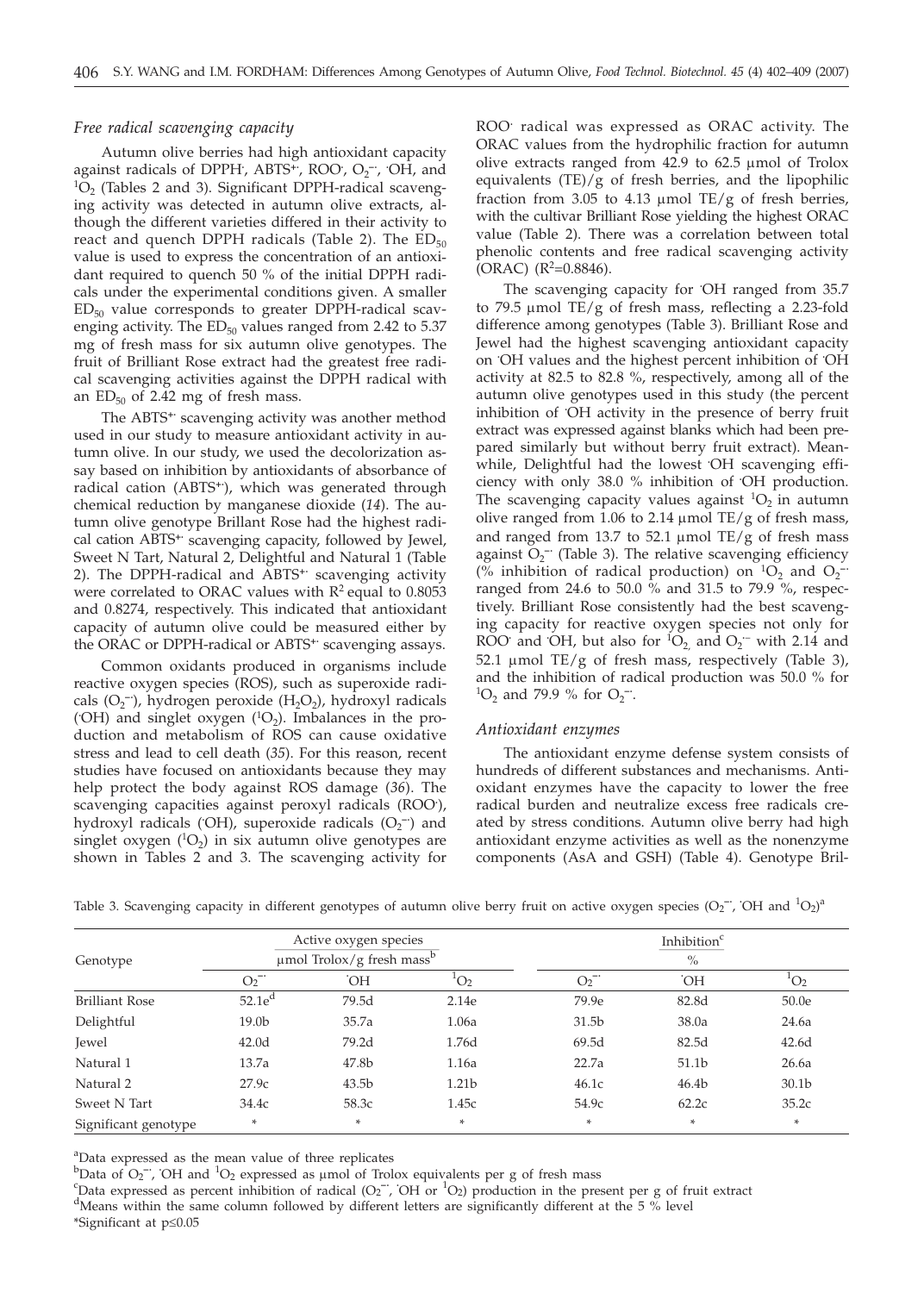|                       | <b>SOD</b><br>(U/mg)<br>protein) | GSH-  | $AsA-$                    | <b>MDAR</b> | <b>DHAR</b> | GR                | <b>GSH</b>           | AsA                |
|-----------------------|----------------------------------|-------|---------------------------|-------------|-------------|-------------------|----------------------|--------------------|
| Genotype              |                                  | -POD  | -POD                      |             |             |                   | $(\mu \text{mol}/g)$ | (mmol/g)           |
|                       |                                  |       | (nmol/mg protein per min) | fresh mass) | fresh mass  |                   |                      |                    |
| <b>Brilliant Rose</b> | 32.3e                            | 98.3d | 57.7e                     | 8.12e       | 42.1e       | 33.1e             | 36.3e                | 12.4d              |
| Delightful            | 15.8b                            | 45.2a | 26.9a                     | 3.37a       | 28.6b       | 12.2a             | 18.8a                | 7.4a               |
| <b>Jewel</b>          | 22.9c                            | 79.2c | 48.6d                     | 6.89cd      | 37.7d       | 26.9c             | 28.9d                | 11.9cd             |
| Natural 1             | 13.6a                            | 59.6a | 34.1b                     | 4.38b       | 25.2a       | 15.7 <sub>b</sub> | 15.9a                | 7.2a               |
| Natural 2             | 17.5 <sub>b</sub>                | 68.2b | 41.5c                     | 6.01c       | 32.8c       | 12.1a             | 25.8c                | 9.4 <sub>b</sub>   |
| Sweet N Tart          | 27.2d                            | 61.4b | 47.2d                     | 7.15d       | 38.7d       | 29.4d             | 22.6 <sub>b</sub>    | 10.7 <sub>bc</sub> |
| Significant genotype  | *                                | ÷     | $\ast$                    | ×.          | $\ast$      | $\ast$            | $\ast$               | ×                  |

Table 4. Activities of antioxidant enzymes (superoxide dismutase (SOD), glutathione peroxidase (GSH-POD), ascorbate peroxidase (AsA-POD), monodehydroascorbate reductase (MDAR), dehydroascorbate reductase (DHAR), glutathione reductase (GR)) and nonenzyme antioxidants (ascorbic acid (AsA) and reduced glutathione (GSH)) in different genotypes of autumn olive berry fruit<sup>ab</sup>

<sup>a</sup>Data is expressed as the mean of three replicates

<sup>b</sup>Means within the same column followed by different letters are significantly different at the 5 % level

\*Significant at  $p \leq 0.05$ 

liant Rose had the highest enzyme activities, as well as AsA and GSH. Brilliant Rose had SOD of 32.3 U/mg protein, GSH-POD of 98.3 nmol/mg protein per min, AsA-POD of 57.7 nmol/mg protein per min, MDAR of 8.12 nmol/mg protein per min, DHAR of 42.1 nmol/mg protein per min, and GR of 33.1 nmol/mg protein per min (Table 4). Brilliant Rose also contained ASA of 12.4 nmol/g of fresh mass and GSH of 36.3  $\mu$ mol/g of fresh mass (Table 4). Among the genotypes tested, the Delightful, Natural 1 and Natural 2 genotypes had lower antioxidant enzyme activities and ASA and GSH content compared to the other genotypes (Table 4).

SOD catalyzes the breakdown of  $O_2^-$  to  $O_2$  and H<sub>2</sub>O<sub>2</sub>, removes singlet oxygen as well as O<sub>2</sub><sup>-</sup>, prevents formation of OH and has been implicated as an essential defense against the potential toxicity of oxygen (*37*). The SOD activities in autumn olive extracts ranged from 13.6 to 32.3 U/mg protein. High SOD activity also correlated with high antioxidant activity (ORAC) with  $R^2$ =0.9577.

Glutathione peroxidase (GSH-POD) is another of the body's major protectors against free radicals. GSH-POD may be responsible for scavenging  $H_2O_2$ , catalyzing the peroxidation of reduced glutathione (GSH), and forming the oxidized disulfide form of glutathione (GSSG) as a product. This antioxidant enzyme consists of the amino acid glutathione and the trace mineral selenium. These two nutrients team up to combat a specific class of free radicals called peroxides. GSH-POD prevents the destruction of cell membranes by removing several classes of these lipid peroxides. The effect of excess peroxidation in our cells is diverse and dangerous and must be limited to maintain cellular health (*38*). The GSH-POD activities in autumn olive extracts ranged from 45.2 to 98.3 nmol/mg protein per min. High GSH-POD activity correlated with high antioxidant activity (ORAC) with  $R^2=0.9549$ .

AsA-POD is a heme-containing protein and is highly specific for ascorbate as the electron donor (*39*). AsA-POD activity positively correlated with ascorbic acid content in autumn olive extracts ( $R^2$ =0.9052). The close correlations between ORAC values and AsA content  $(R^2=0.9286)$ and AsA-POD ( $R^2$ =0.9686) were also evident.

Ascorbic acid (AsA) serves as an excellent antioxidant and plays a fundamental role in the removal of hydrogen peroxide *via* the ascorbate-glutathione cycle and produces dehydroxyascorbic acid (DHAsA). DHAsA is reduced to ascorbic acid by MDAR or DHAR at the expense of NADH and glutathione (GSH) (*40*). Autumn olive had high activities of MDAR and DHAR with Brilliant Rose having the highest and Delightful and Natural 2 the lowest. The ORAC value correlated with activities of MDAR ( $R^2=0.8125$ ) and DHAR ( $R^2=0.9283$ ).

Glutathione reductase (GR) is a ubiquitous NADPH- -dependent enzyme and is present in the cells of both plants and animals (*41*). It has been suggested that in higher plants, GR may be a rate-limiting enzyme for the defense against active O<sub>2</sub> toxicity (42). Cultivars with high activity of GR were also found to have high ORAC values ( $R^2$ =0.9512) and high GSH contents ( $R^2$ =0.9712). These suggest that antioxidants and antioxidant enzymes in autumn olive fruit may serve as the first line of defense against free radicals to avoid unnecessary cellular and tissue damage. Therefore, it is possible that these antioxidant enzymes in autumn olive can prevent cellular and tissue damage in the human body.

#### **Conclusions**

Collectively, our results indicate that autumn olive berry has good fruit quality which is variable among different genotypes. Autumn olive had high content of carotenoid, total phenolics, and high antioxidant capacities against radicals of DPPH, ABTS<sup>+</sup>, ROO, O<sub>2</sub><sup>-</sup>, OH, and  ${}^{1}O_{2}$ . Autumn olive berry also had high antioxidant enzyme activities as well as nonenzyme components (ascorbic acid and glutathione). These activities were different among the autumn olive genotypes. Dietary supplementation with various fruits and vegetables including autumn olive berry could have benefits to human health.

#### *Acknowledgements*

We thank Rebecca A. York for her technical assistance; Annie and Hector Black, of Hidden Springs Nurs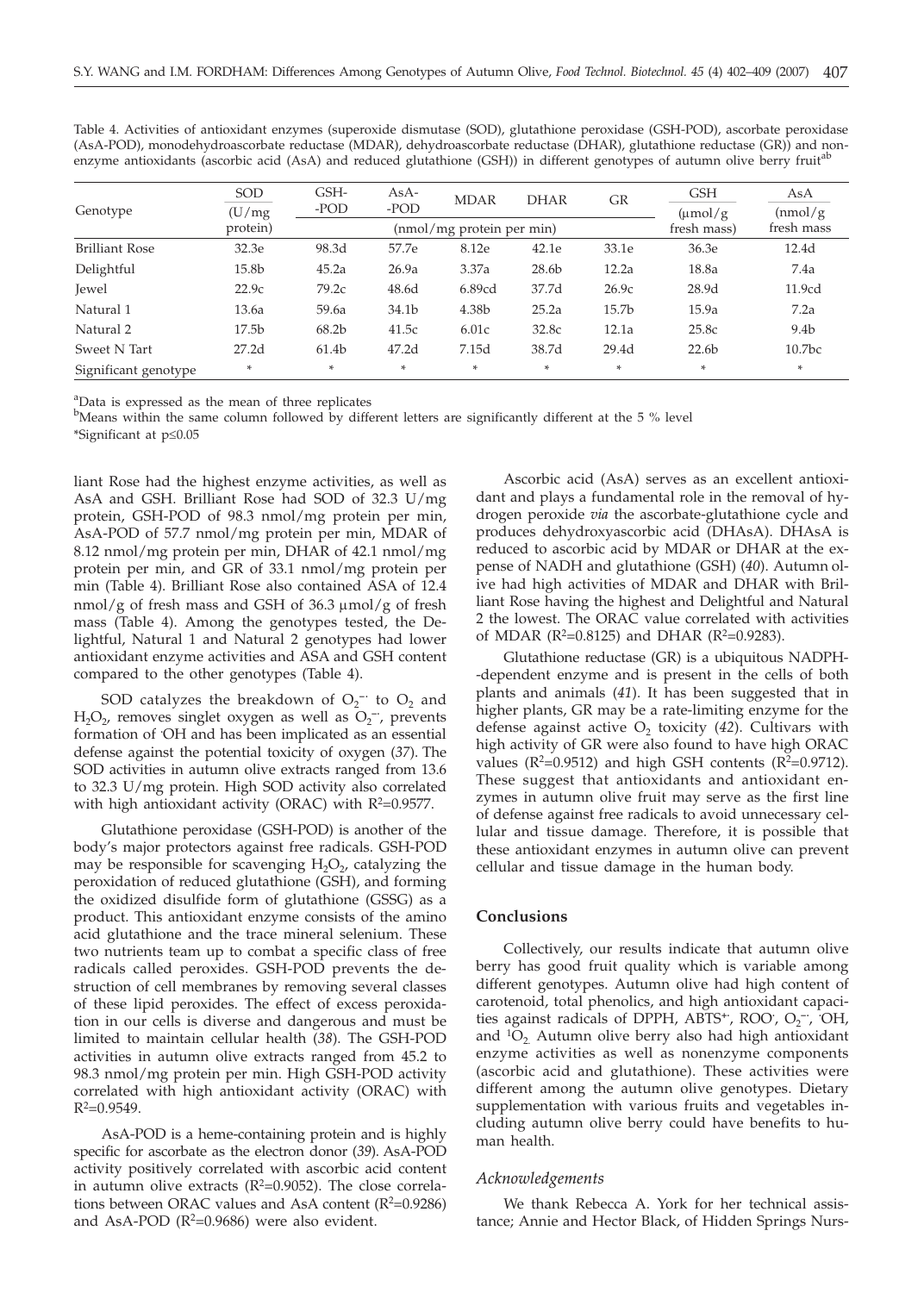ery, Cookeville, TN, USA, for providing fruit samples of autumn olive.

#### **References**

- *1.* M.A. Dirr: *Manual of Woody Landscape Plants,* Stipes Publ. Co., Champaign, IL, USA (1983).
- *2.* D.L. Hensley, P.L. Carpenter, Effect of lime additions to acid strip-mine spoil on survival, growth and nitrogen fixation (acetylene reduction) of several woody legumes and actinomycete nodulated species, *Plant Soil*, *79* (1984) 353–367.
- *3.* T.L. Potter, Floral volatiles of *Elaeagnus umbellate* Thunb., *J*. *Essent. Oil Res*. *7* (1995) 347–354.
- *4.* I.M. Fordham, B.A. Clevidence, E.R. Wiley, R.H. Zimmerman, Fruit of autumn olive: A rich source of lycopene, *Hort-Sci*. *36* (2001) 1136–1137.
- *5.* E. Giovannucci, Tomatoes, tomato-based products, lycopene and cancer: Review of the epidemiological literature, *J*. *Natl*. *Cancer Inst*. *91* (1999) 317–331.
- *6.* J.A. Olson: Carotenoids. In: *Modern Nutrition in Health and Disease,* M.E. Shils, J.A. Olson, M. Shik, A.C. Ross (Eds.), Williams & Wilkins, Baltimore, MD, USA (1999) pp. 525– 541.
- *7.* J.H. Weisburger, Nutritional approach to cancer prevention with emphasis on vitamins, antioxidants and carotenoids, *Am*. *J*. *Clin*. *Nutr*. (Suppl.) *53* (1991) 226–237.
- *8.* C.S. Foote, R.W. Denny, Chemistry of singlet oxygen, VII. Quenching by b-carotene, *J*. *Am*. *Chem*. *Soc*. *90* (1968) 6233– 6235.
- 9. G.W. Burton, K.U. Ingold, β-Carotene: An unusual type of lipid antioxidant, *Science, 224* (1984) 569–573.
- *10.* S.Y. Wang, Z.L. Ji, M. Faust, Metabolic changes associated with bud break induced by thidiazuron, *J*. *Plant Growth Regul*. *6* (1987) 85–95.
- *11.* K. Slinkard, V.L. Singleton, Total phenol analysis: Automation and comparison with manual methods, *Am. J. Enol. Vitic. 28* (1977) 49–55.
- *12.* D. Huang, B. Ou, M. Hampsch-Woodill, J.A. Flanagan, R.L. Prior, High-throughput assay of oxygen radical absorbance capacity (ORAC) using a multichannel liquid handling system coupled with a microplate fluorescence reader in 96-well format, *J*. *Agric*. *Food Chem*. *50* (2002) 4437–4444.
- *13.* T. Hatano, H. Kagawa, T. Yasuhara, T. Okuda, Two new flavonoids and other constituents in licorice root: Their relative astringency and radical scavenging effects, *Chem*. *Pharm*. *Bull*. *36* (1988) 1090–1097.
- *14.* N. Miller, C. Rice-Evans, Factors influencing the antioxidant activity determined by the ABTS radical cation assay, *Free Radic*. *Res*. *26* (1997) 195–199.
- *15.* J.M.C. Gutteridge, Thiobarbituric acid-reactivity following iron-dependent free-radical damage to amino acids and carbohydrates, *FEBS Lett. 128* (1981) 343–346.
- *16.* R. Richmond, B. Halliwell, J. Chauhan, A. Darbre, Superoxide-dependent formation of hydroxyl radicals: Detection of hydroxyl radicals by the hydroxylation of aromatic compound, *Anal. Biochem. 118* (1981) 328–330.
- *17.* N. Chakraborty, B.C. Tripathy, Involvement of singlet oxygen in 5-aminolevulinic acid-induced photodynamic damage of cucumber (*Cucumis sativus* L.) chloroplasts, *Plant Physiol. 98* (1992) 7–11.
- *18.* A.L. Tappel, Glutathione peroxidase and hydroperoxidase, *Methods Enzymol. C, 52* (1978) 506–513.
- *19.* I.K. Smith, T.L. Vierheller, C.A. Thorne, Assay of glutathione reductase in crude tissue homogenates using 5,5-dithiobis(2-nitrobenzoic acid), *Anal*. *Biochem*. *175* (1988) 408– 413.
- *20.* S.Y. Wang, H.J. Jiao, M. Faust, Changes in superoxide dismutase activity during thidiazuron-induced lateral budbreak of apple, *HortSci*. *26* (1991) 1202–1204.
- *21.* K. Amako, G.X. Chen, K. Asada, Separate assay specific for ascorbate peroxidase and guaiacol peroxidase and for the chloroplastic and cytosolic isozymes of ascorbate peroxidase in plants, *Plant Cell Physiol. 35* (1994) 497–504.
- *22.* S. Shigeoka, Y. Nakano, S. Kitaoka, Metabolism of hydrogen peroxide in *Euglena gracilis* Z. by L-ascorbic acid peroxidase, *Biochem. J. 186* (1980) 377–380.
- *23.* S. Nakagawara, S. Sagisaka, Increase in enzyme activities related to ascorbate metabolism during cold acclimation of poplar twigs, *Plant Cell*. *Physiol*. *25* (1984) 899–906.
- *24.* N. Arakawa, K. Tsutsumi, N.G. Sanceda, T. Kurata, C. Inagaki, A rapid and sensitive method for the determination of ascorbic acid using 4,7-diphenyl-1,10-phenanthroline, *Agr*. *Biol*. *Chem*. *45* (1981) 1289–1290.
- *25.* F.J. Castillo, H. Greppin, Extracellular ascorbic acid and enzyme activities related to ascorbic acid metabolism in *Sedum album* L*.* leaves after ozone exposure, *Envir*. *Exp*. *Bot*. *28* (1988) 232–233.
- *26.* M.M. Bradford, A rapid and sensitive method for the quantitation of microgram quantities of protein utilizing the principle of protein-dye binding, *Anal*. *Biochem*. *72* (1976) 248–254.
- *27. Statistical System for Windows*, NCSS, Kaysville, UT, USA (2000).
- *28.* T.E. Doty, Fructose sweetness: A new dimension, *Cereal Food World, 21* (1976) 62–63.
- *29.* S. Yamaguchi, T. Yoshikawa, S. Ikeda, T. Ninomiya, Studies on the taste of some sweet substances. Part I. Measurement of the relative sweetness, *Agr*. *Biol*. *Chem*. *34* (1970) 181–186.
- *30.* G.A. Colditz, L.G. Branch, R.J. Lipnick, W.C. Willett, B. Rosner, B.M. Posner, C.H. Hennekens, Increased green and yellow vegetable intake and lowered cancer deaths in an elderly population, *Am*. *J*. *Clin*. *Nutr*. *41* (1985) 32–36.
- *31.* P. Di Mascio, S. Kaiser, H. Sies, Lycopene as the most efficient biological carotenoid singlet oxygen quencher, *Arch*. *Biochem*. *Biophys*. *272* (1989) 532–538.
- *32.* N. Ukai, Y. Lu, H. Etoh, A. Yagi, K. Ina, S. Oshima, F. Ojima, H. Sakamoto, Y. Ishiguro, Photosensitized oxygenation of lycopene, *Biosci*. *Biotechnol*. *Biochem*. *58* (1994) 1718– 1719.
- *33.* N.I. Krinsky, Actions of carotenoids in biological systems, *Annu*. *Rev*. *Nutr*. *13* (1993) 561–573.
- *34.* N.G. Lewis**:** Plant Phenolics. In: *Antioxidants in Higher Plants,* R.G. Alscher, J.L. Hess (Eds.), CRC, Boca Raton, FL, USA (1993) pp. 135**–**160.
- *35.* R. Mahalingam, N. Fedoroff, Stress response, cell death and signaling: The many faces of reactive oxygen species, *Physiol*. *Plantarum*, *119* (2003) 56–68.
- *36.* B. Halliwell, R. Aeschbach, J. Löliger, O.I. Aruoma, The characterization of antioxidants, *Food Chem. Toxicol*. *33* (1995) 601–617.
- *37.* I. Fridovich, Superoxide radical and superoxide dismutase, *Biochem*. *Soc*. *Trans*. *1* (1973) 48–50.
- *38.* L.L. Tho, J.K. Candlish, Superoxide dismutase and glutathione peroxidase activities in erythrocytes as indices of oxygen loading disease: A survey of one hundred cases, *Biochem. Med*. *Metab*. *Biol*. *38* (1987) 74–80.
- *39.* K. Asada, Ascorbate peroxidase A hydrogen peroxide- -scavenging enzyme in plants, *Physiol. Plantarum*, *85* (1992) 235–241.
- *40.* B. Halliwell: Ascorbic Acid and the Illuminated Chloroplast. In: *Ascorbic Acid: Chemistry, Metabolism and Uses*, *Advances in Chemistry Series, Vol*. *200*, P.A. Seib, B.M. Tolbert (Eds.), ACS, Washington, USA (1982) pp. 263–274.